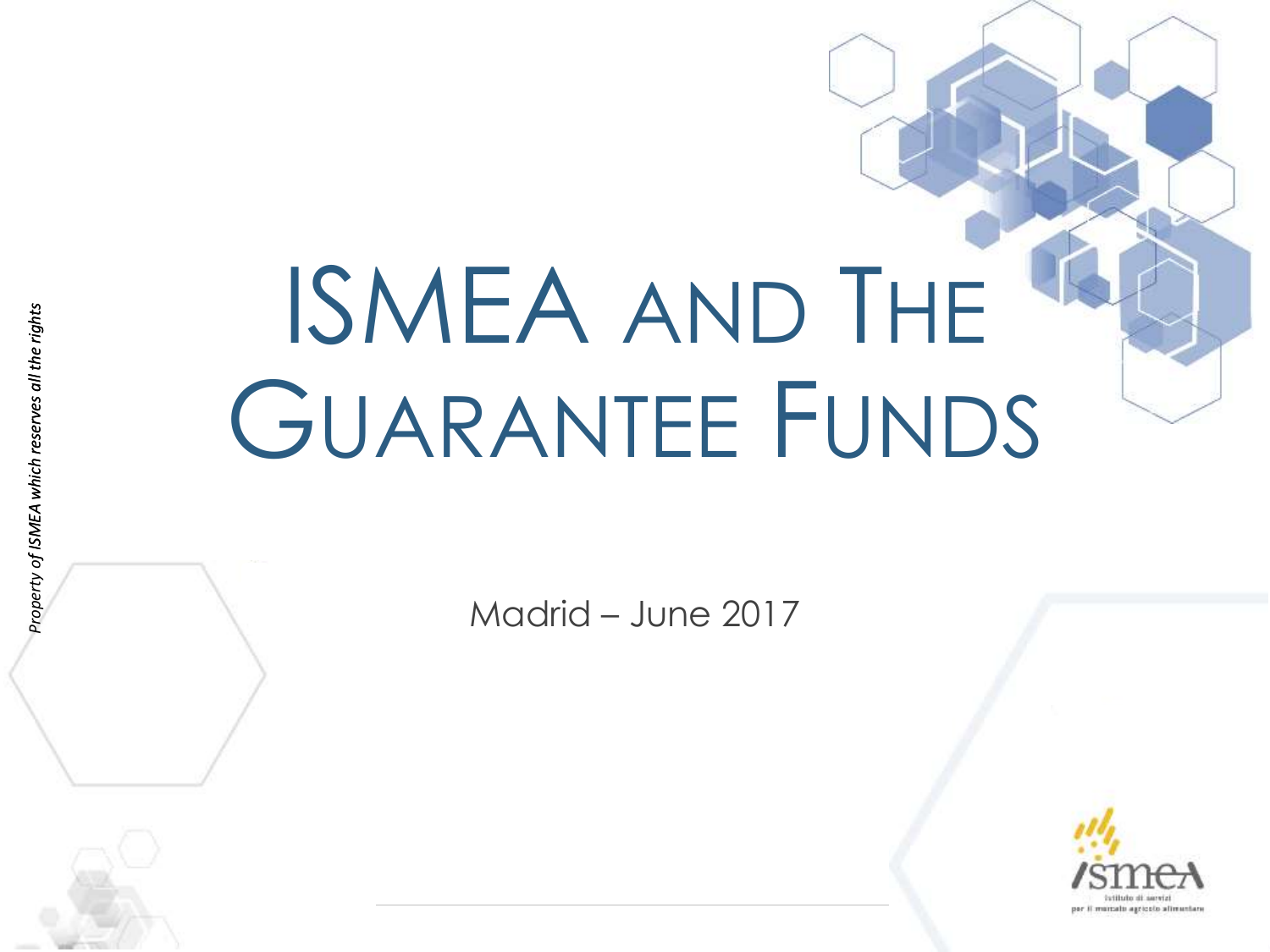#### AGENDA



 $\mathcal{P}$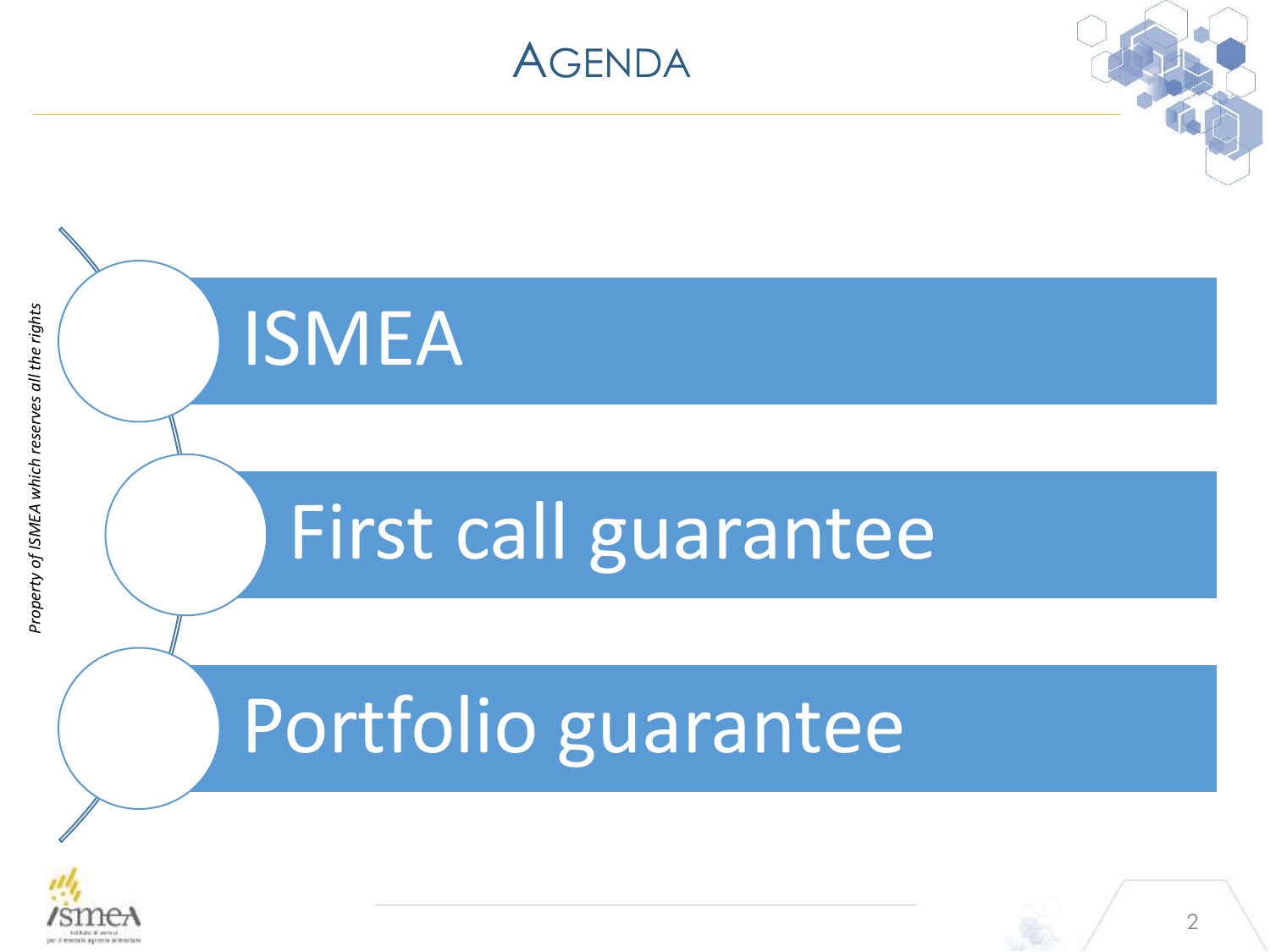



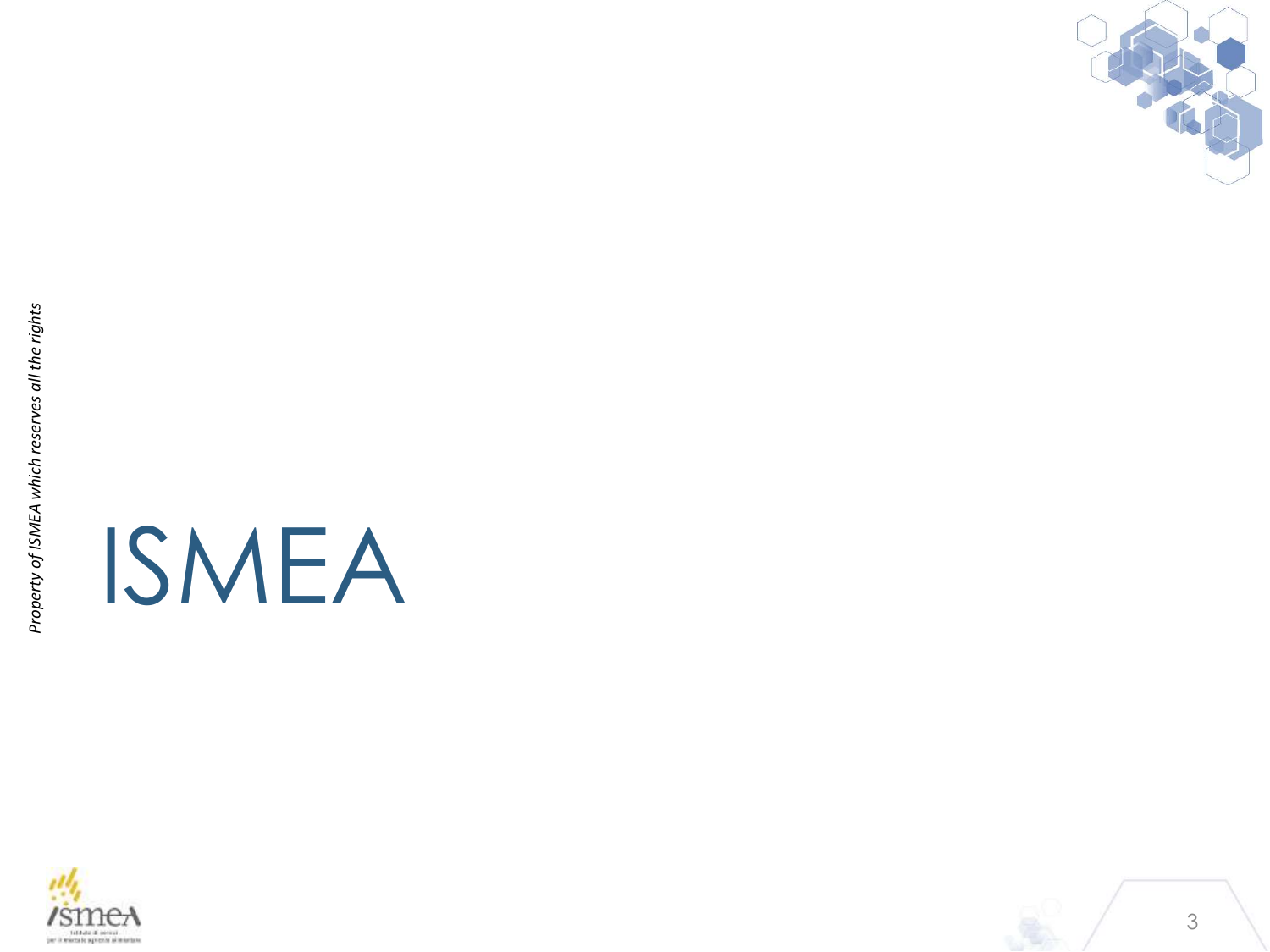#### ISMEA



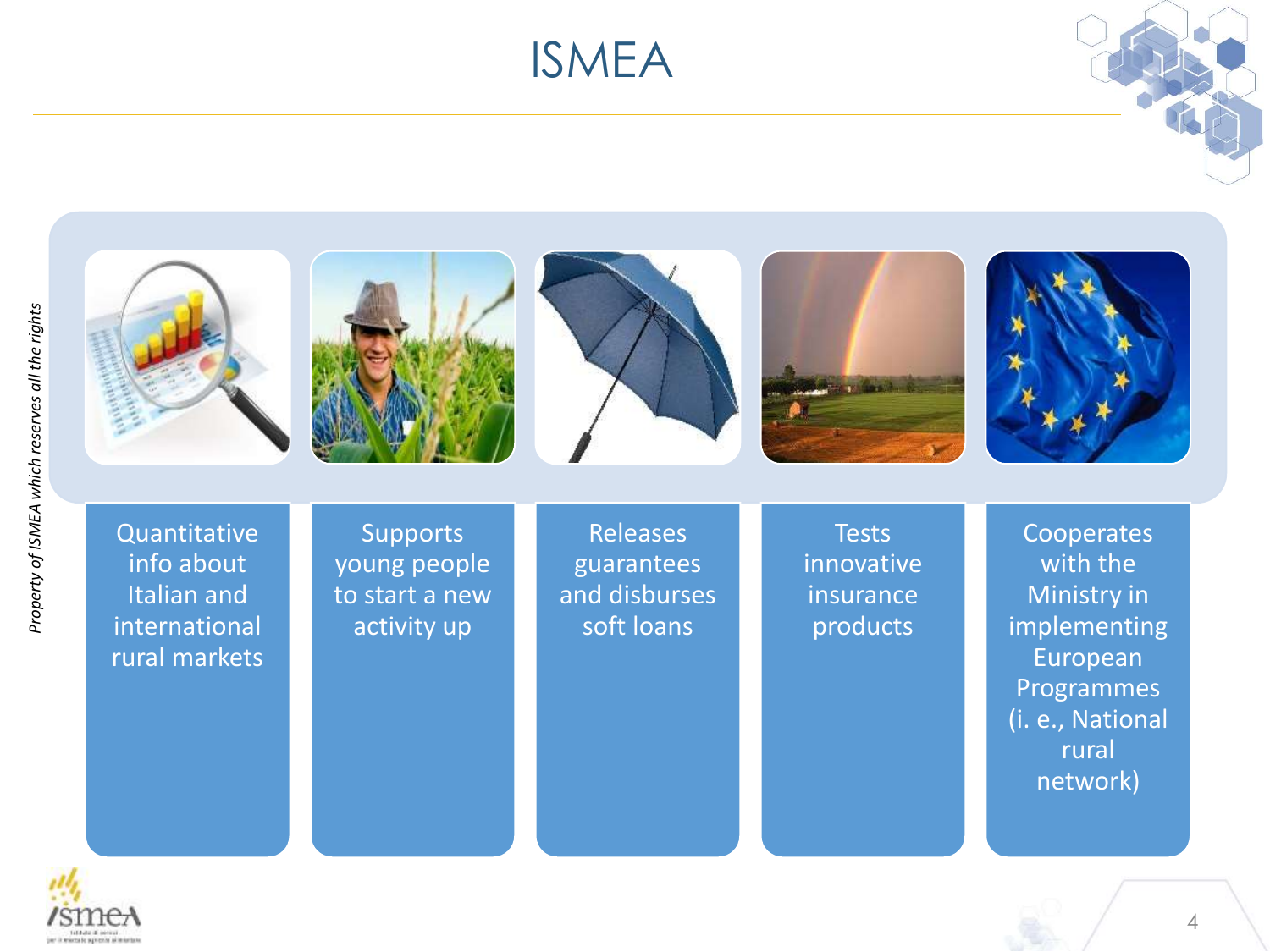## Property of ISMEA which reserves all the rights *Property of ISMEA which reserves all the rights* FIRST CALL GUARANTEE FUND





5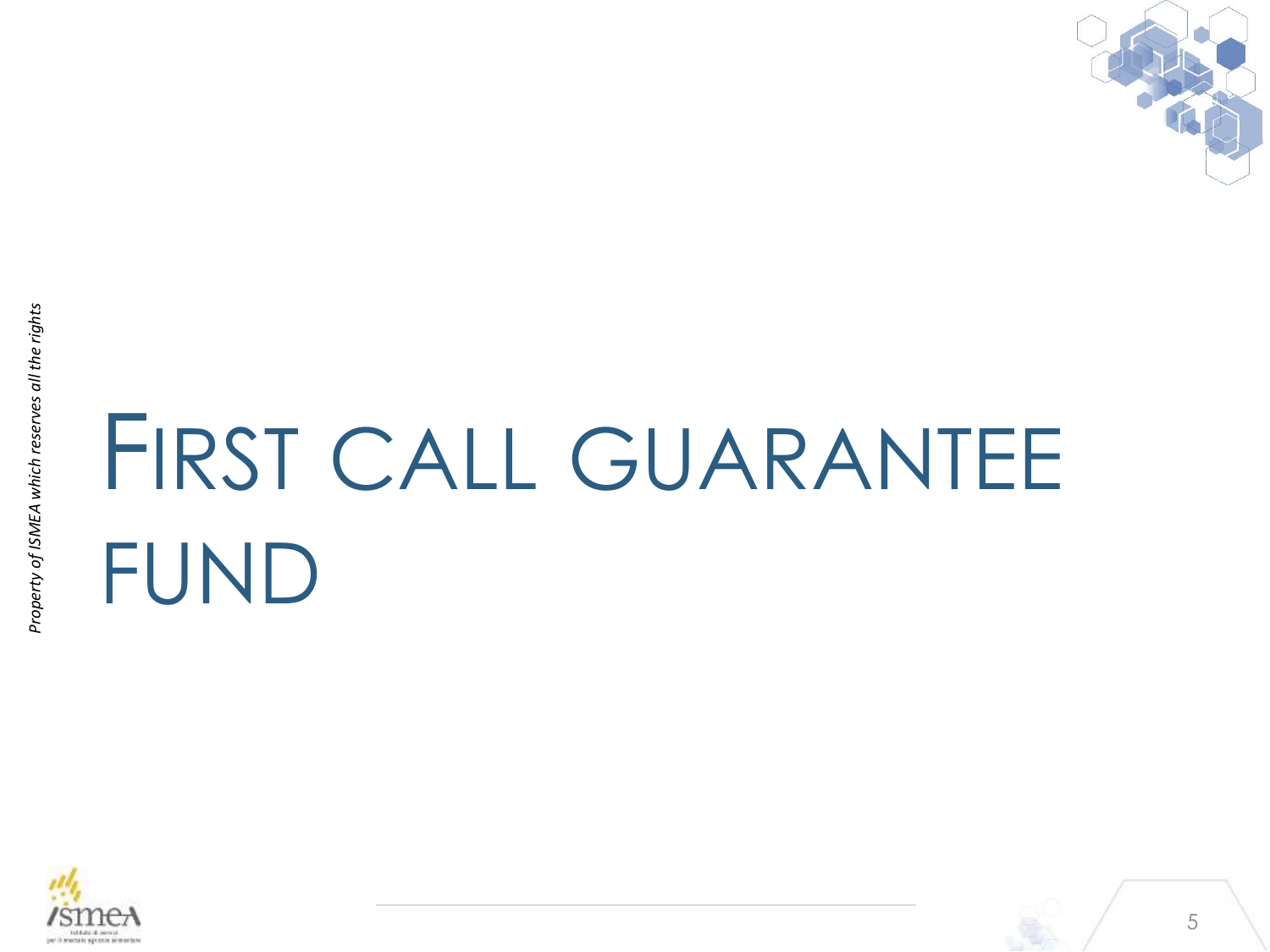## Started-up in 2008 Short,

The guarantee

A preliminary assessment is needed

If the guarantee is granted then it cannot be cancelled or revoked

During the assessment the expected default rate is calculated and, on this basis, the guarantee fee is communicated to the borrower



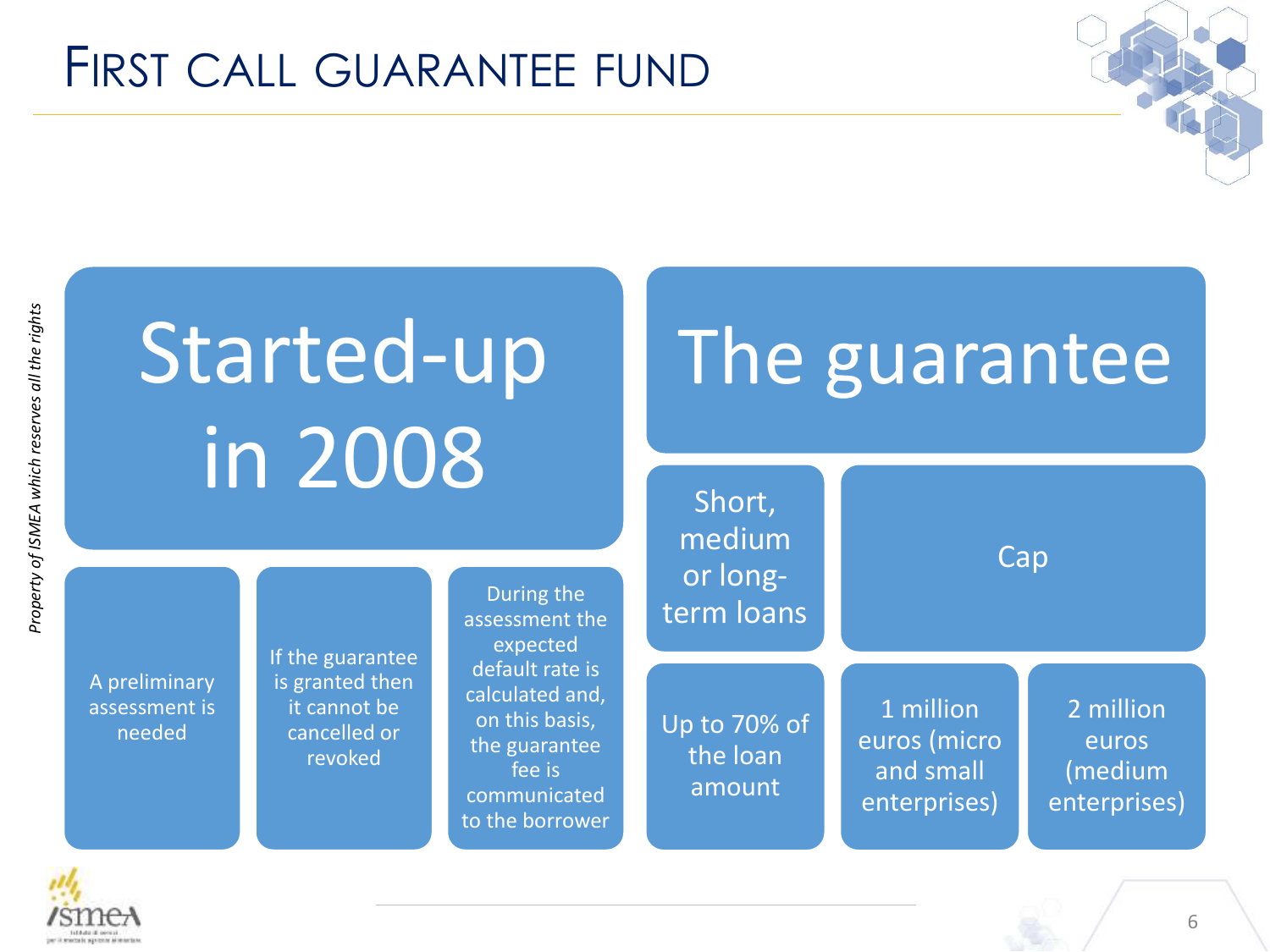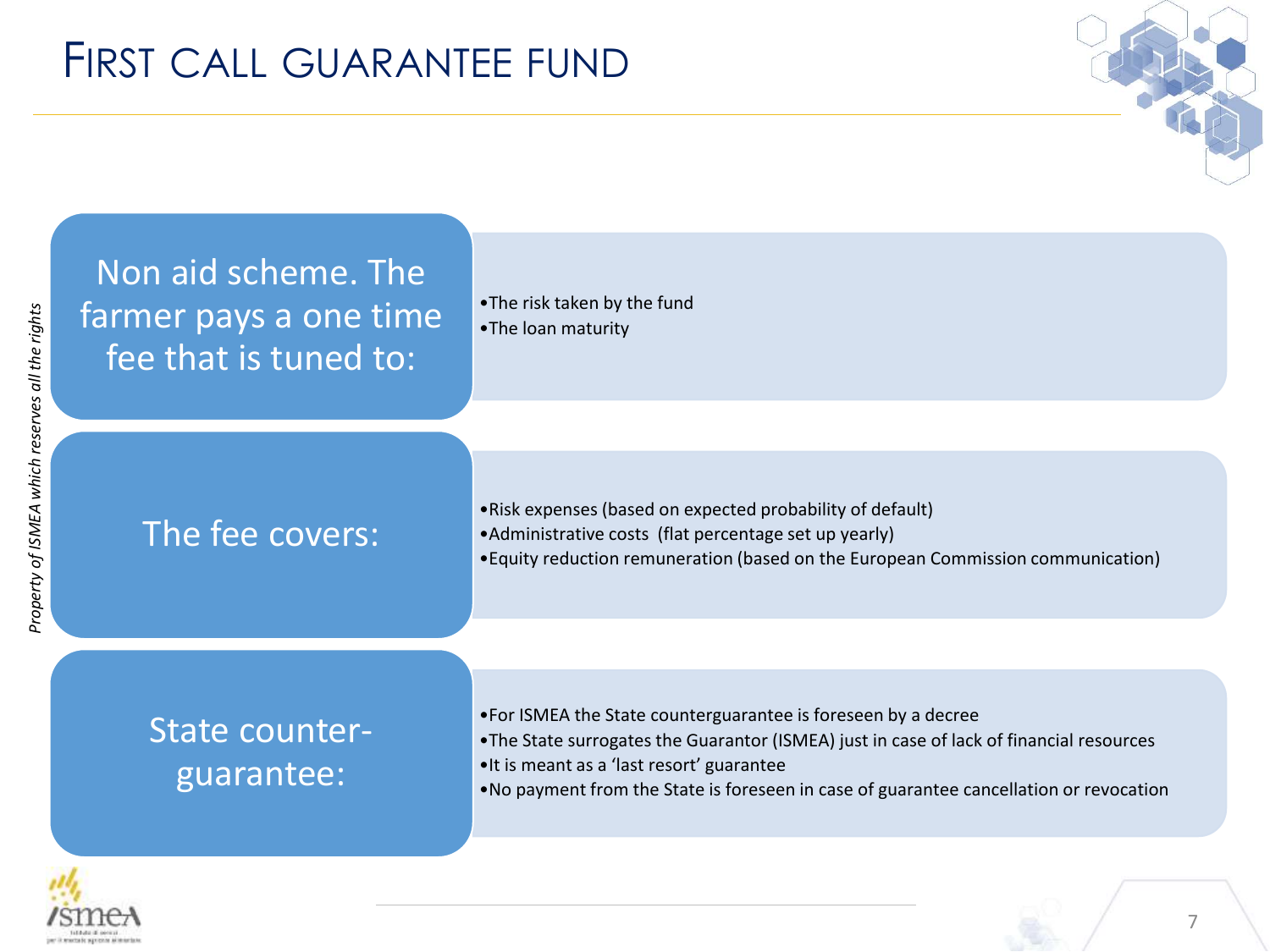

# Property of ISMEA which reserves all the rights *Property of ISMEA which reserves all the rights*

## PORTFOLIO GUARANTEES



8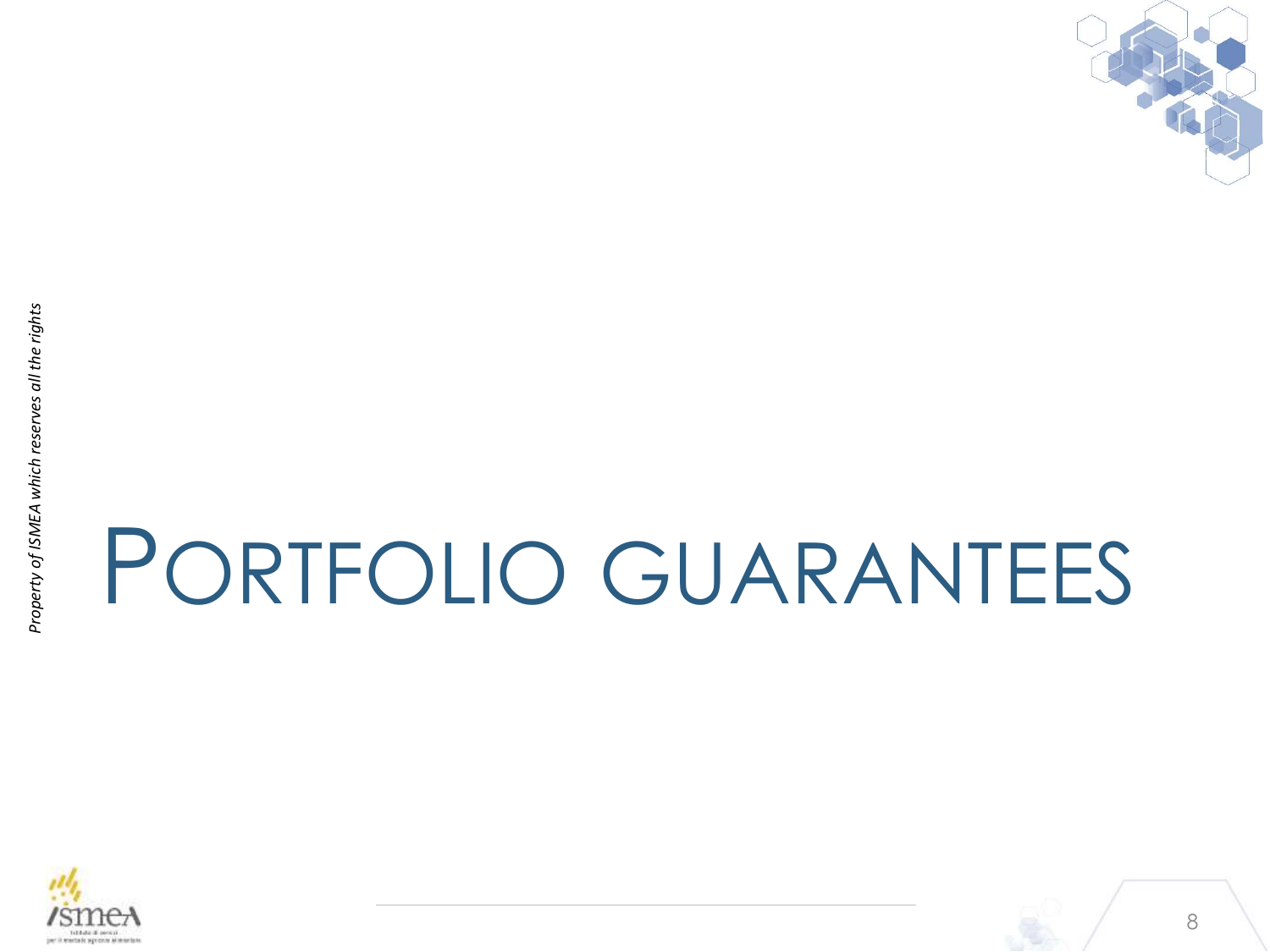#### PORTOFLIO GUARANTEES (PROCESS)

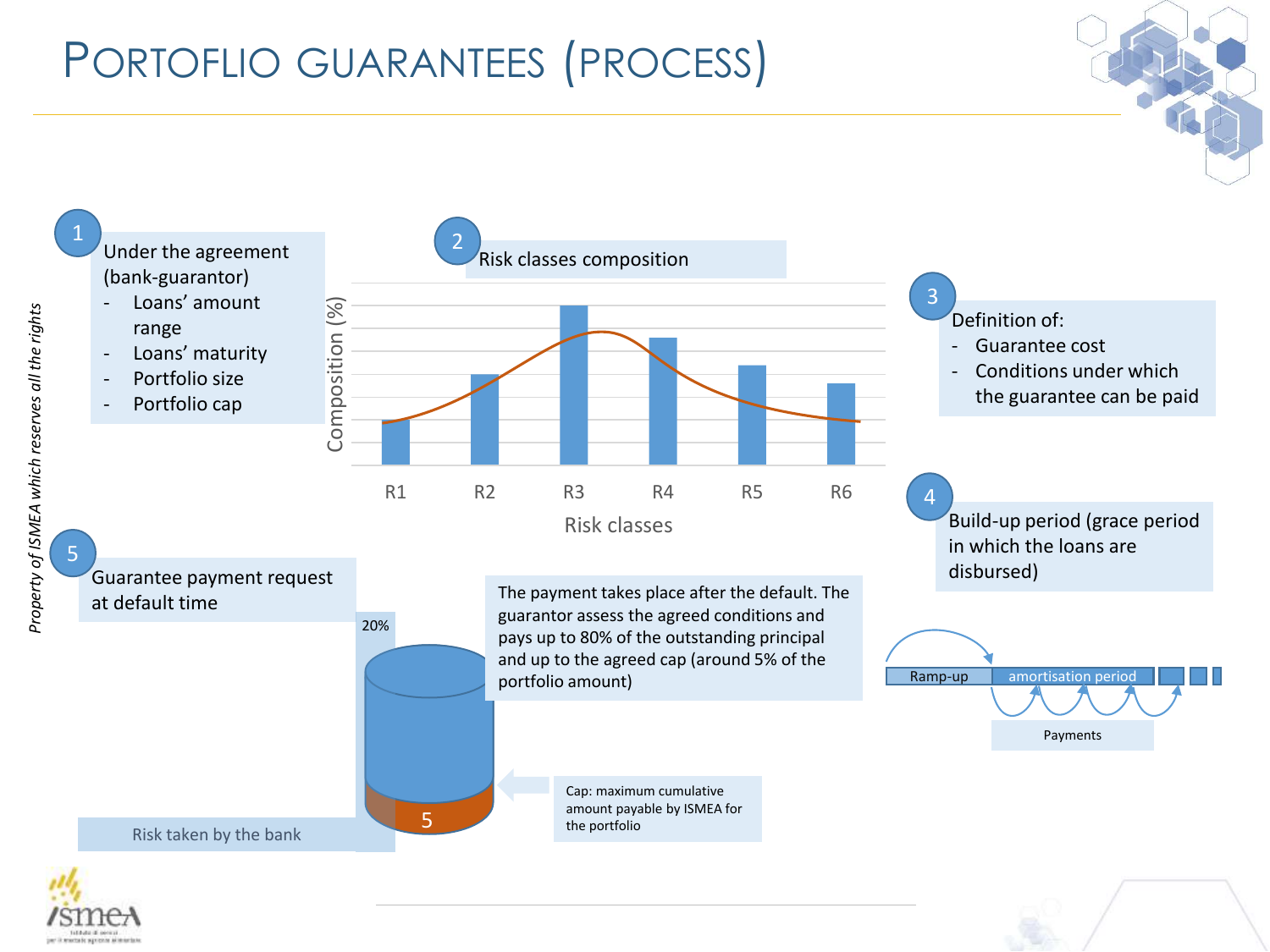#### PORTFOLIO GUARANTEES



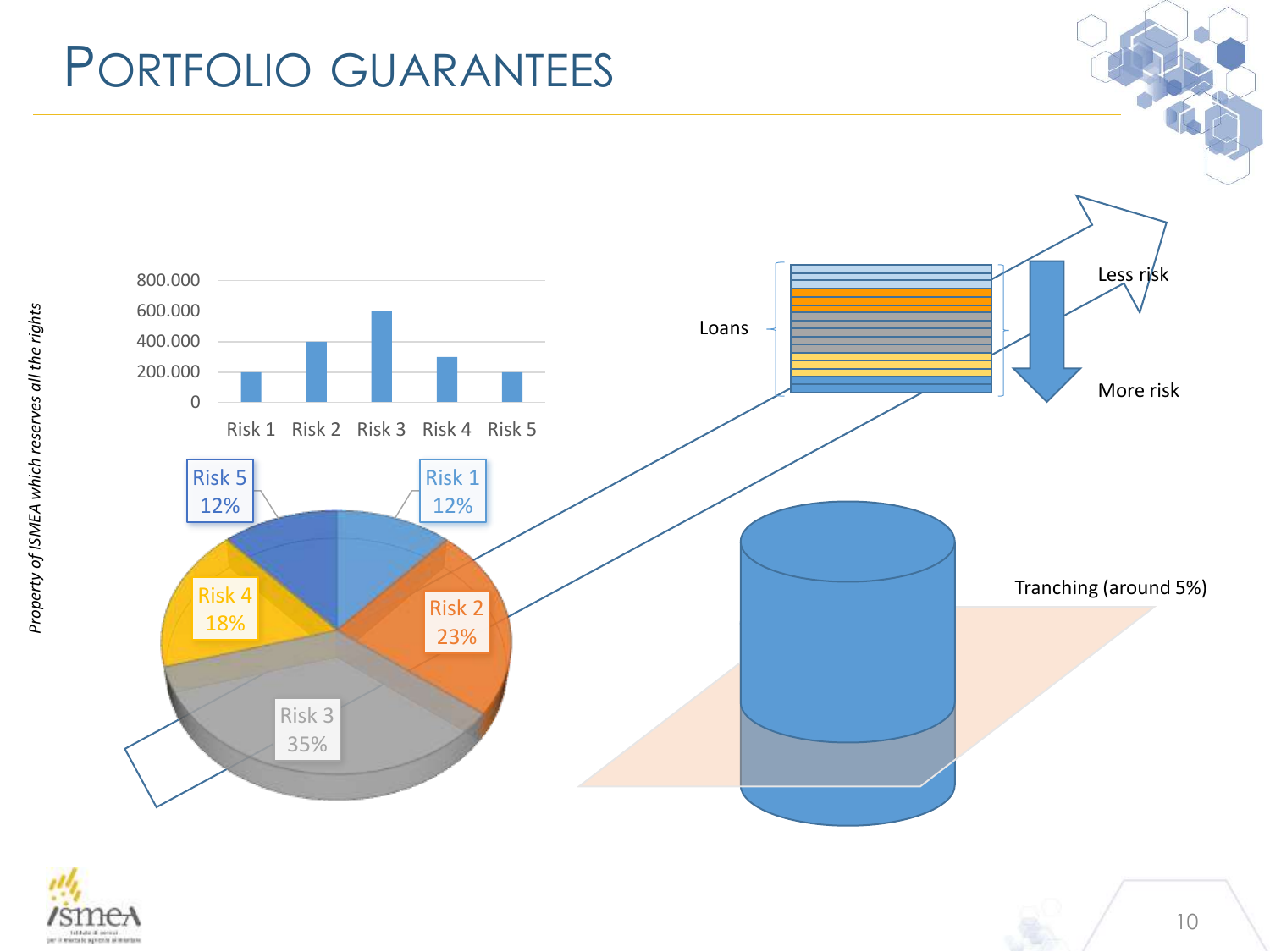

### Easier procedures

## Reduced guarantee fee

Certainty about the payment conditions

## Banks' capital relief